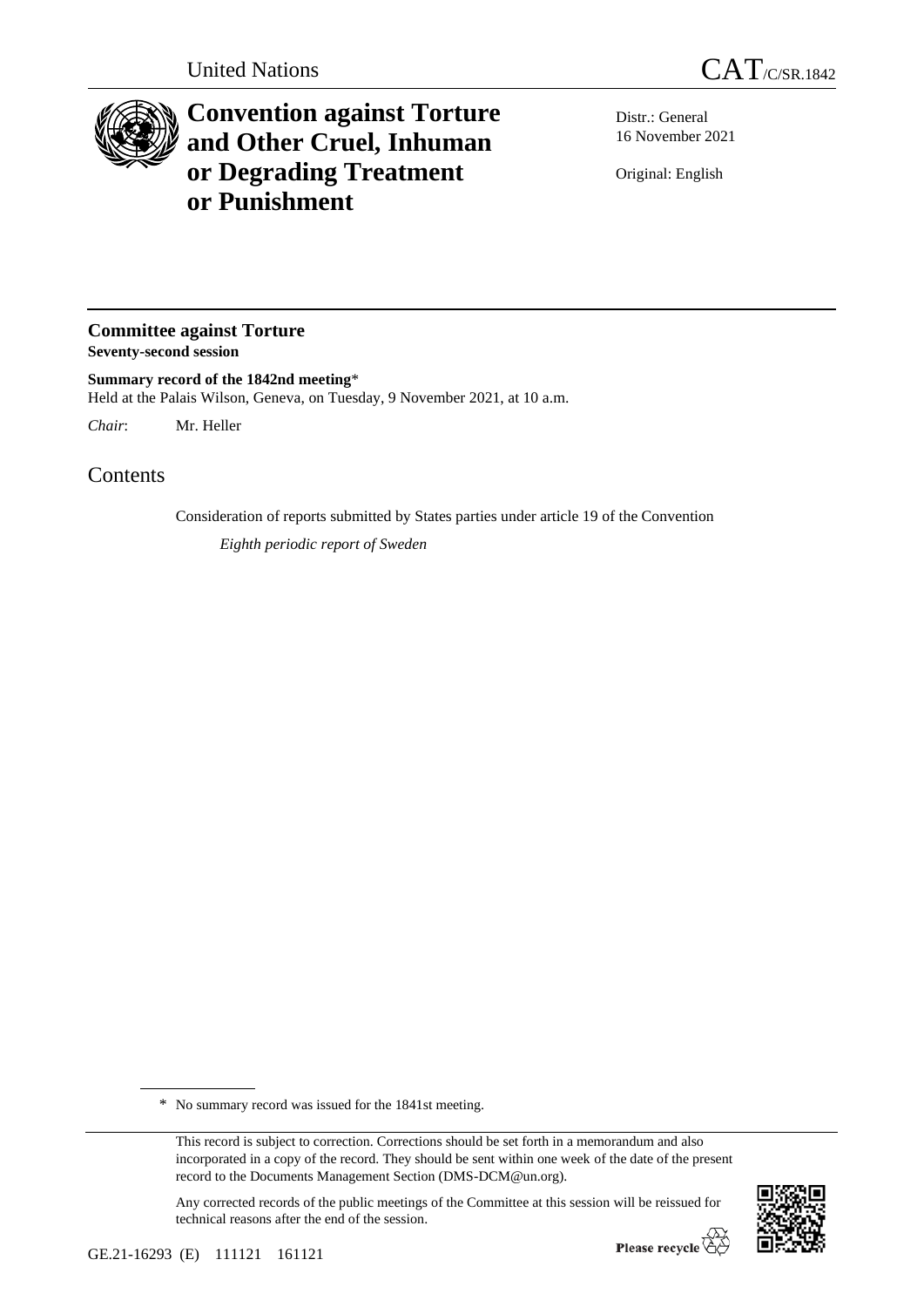*The meeting was called to order at 10.05 a.m.*

## **Consideration of reports submitted by States parties under article 19 of the Convention**

*Eighth periodic report of Sweden*

## 1. *At the invitation of the Chair, the delegation of Sweden joined the meeting.*

2. **Ms. Svensson** (Sweden) said that the parliament's passage of the human rights institute bill into law in June 2021 marked a milestone in the implementation of the national human rights strategy adopted in 2016. The Institute, whose broad mandate complied with the Paris Principles, was due to commence its activities in January 2022 and had been allocated 50 million Swedish krona (SKr) in the Government's draft budget for 2022. It would be responsible for monitoring, investigating and reporting on the observance of human rights in the country and submitting proposals to the Government on the measures required to safeguard those rights. In addition, the Convention on the Rights of the Child, which Sweden had ratified in 1990, had been incorporated into Swedish law in January 2020.

3. The COVID-19 pandemic had raised new concerns regarding the observance of human rights. In Sweden, the regulatory framework for combating the pandemic among the general public was also applied in places of detention. The spread of the disease had been very limited and had not caused any deaths in prisons or detention centres in the country.

4. Sweden had worked very actively to promote the establishment of fundamental legal safeguards in the European Union, which had adopted no fewer than six directives in that area. However, while legislation was important, its correct application was equally so. In the light of the shortcomings in the fulfilment of procedural safeguards identified by the European Committee for the Prevention of Torture regarding the right of detainees to see a lawyer, to have a third person informed of their deprivation of liberty without undue delay and to receive a written letter detailing their rights upon their deprivation of liberty, Sweden was taking steps to strengthen the practical application of the procedural rules set out in those directives.

5. Her Government was aware of criticisms regarding the use of pretrial detention in Sweden and was working to address issues in that area. On 1 July 2021, a number of legislative amendments for improving the handling of pretrial detention and restricting the use of isolation cells had entered into force. Barring exceptional circumstances, suspects could now be held in remand for a maximum of nine months, or three months for those aged under 18 years, prior to prosecution. Moreover, remand prisoners under the age of 18 years now had the right to spend time with other persons for at least four hours per day. The court, and not the prosecutor as had previously been the case, was responsible for deciding which types of restrictions should be placed on detainees.

6. The Government was taking steps to strengthen the national plan to combat racism, similar forms of hostility and hate crimes. In 2022, it would be rolling out action programmes to combat Gypsyism, Islamophobia, Afrophobia and racism against Sámi people through educational initiatives, better enforcement of laws on racism and hate crimes and in-depth studies on different forms of racism on the Internet. To that end, a government proposal to increase annual anti-racism funding by SKr 8 million had been put forward. In addition, State support for improving the security of religious premises had been extended to nonconfessional associations in recognition of the fact that civil society organizations could also be targets of racism and hate crimes.

7. Since 2019, the Special Investigations Department – an independent body established within the Police Authority in 2015 to investigate alleged ill-treatment and excessive use of force by police officers – had been allocated extra funding for reconnaissance, intervention, investigation and intelligence work. Persons had been tried and judgments handed down on the basis of the Department's work.

8. **Mr. İşcan** (Country Rapporteur) said that he was grateful for the information provided by the delegation and was particularly pleased to learn that the national human rights institution had been established with due regard for the Paris Principles and provided with adequate funding.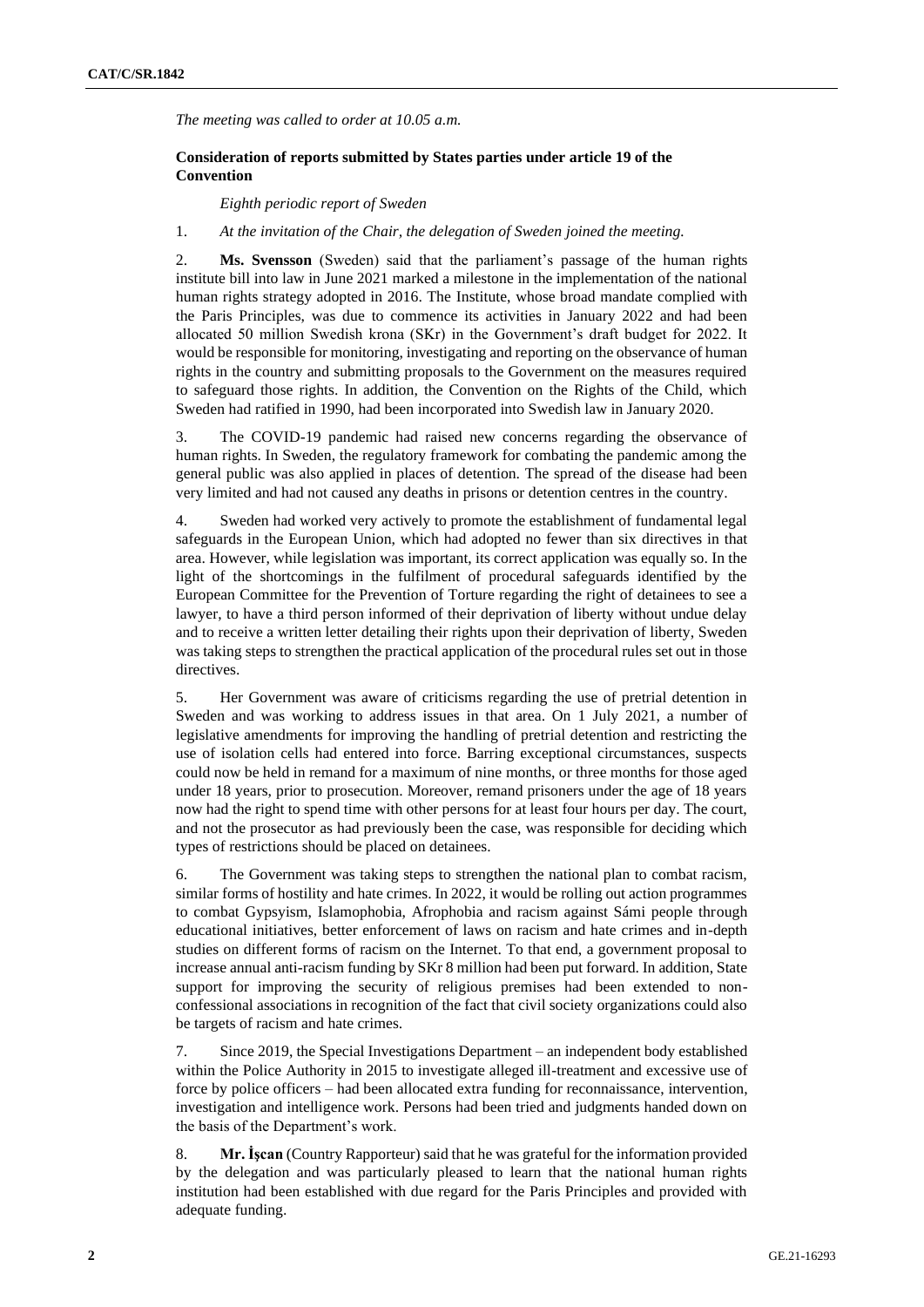9. Notwithstanding the State party's observation in paragraph 3 of its report that the Convention did not oblige a State party to incorporate a specific provision on torture in its domestic legislation, he wished to know whether the Convention, and in particular article 1 thereof, was referred to in any of the State party's laws or court decisions. In addition, he would like to know whether any progress had been made towards the adoption of a specific law against torture in line with the ministerial proposal to that end made in 2015. Whereas the common core document for Sweden of 2018 [\(HRI/CORE/SWE/2018\)](http://undocs.org/en/HRI/CORE/SWE/2018) stated that ratified conventions did not automatically become part of domestic law under the country's dualistic system, he wondered whether any changes had been made in that regard since then or whether the State party might consider developing legislation to authorize the direct application of international instruments to which it was party.

10. While the State party's arrangements for providing detainees with access to a lawyer appeared to meet the legal requirements, he would be keen to know more about how access was provided in practice. He would be interested to hear whether any complaints had been lodged in that regard and, if so, what the nature of those complaints had been and how the State party had responded to them. Did the State party keep statistics on such complaints?

11. The Committee had been given to believe that detainees had access to doctors and medical examinations, but the Parliamentary Ombudsman had stated that access to healthcare personnel in police facilities was not always available. He would be grateful if the State party could shed light on the problems encountered in providing detainees with such access and the steps being taken to address them. In a similar vein, while, according to the State party report, persons deprived of their liberty were informed of their rights at the time of their arrest, the Parliamentary Ombudsman and civil society organizations had reported that, in practice, that was not always the case. He wondered whether the Government was aware of that issue and, if so, how it planned to resolve it. He would also appreciate statistics – disaggregated by age, gender, and ethnicity or nationality – on detainees, including those aged under 18 years, whose exercise of their right to notify a third person upon the deprivation of their liberty had been delayed.

12. While welcoming the ample information provided on the legislative and administrative measures taken by the Government to prevent violence against women, it appeared that, to judge from the statistics provided in the State party's report, no tangible progress had actually been made in the period under review in reducing the number of sexual offences. He would like to know whether the State party planned to devise any more effective legislative or practical measures for reducing and ultimately putting an end to such offences. Furthermore, he would be grateful for information on plans for improving women's shelters and strengthening the protection of LGBTQI persons.

13. With reference to paragraph 8 of the list of issues [\(CAT/C/SWE/QPR/8\)](http://undocs.org/en/CAT/C/SWE/QPR/8), concerning asylum regulations, he wished to know whether the temporary law mentioned in paragraph 56 of the report was still in force. He wondered what the Swedish Migration Agency's opinion was of the law. He wished to know whether the law had provided any solutions to the issues encountered by the United Nations Human Rights Committee and the European Court of Human Rights in respect of their jurisprudence and would be grateful to learn whether credibility assessments in asylum cases took account of applicants' different backgrounds and needs. He would be interested to hear the delegation's views regarding the idea that standardized methods might hamper the objectivity of the process. Were the officers responsible for those assessments given adequate training? He would also like to know whether the State party planned to take further steps to uphold procedural guarantees for asylum seekers, including training the above-mentioned officers in how to address and accommodate the needs of torture victims and traumatized persons in the course of the asylum procedure.

14. He would appreciate a detailed explanation of the concept of enforced return to which reference was made in annex 3 to the State party's report. Did it cover refoulement, extradition and expulsion? Disaggregated data would be appreciated on the number of asylum seekers whose applications had been accepted because they would be at risk of torture if they returned to their country of origin. He would like to know what kind of training was given to immigration officials responsible for identifying torture victims among asylum seekers and whether that training had proved effective in practice. In that connection, he wished to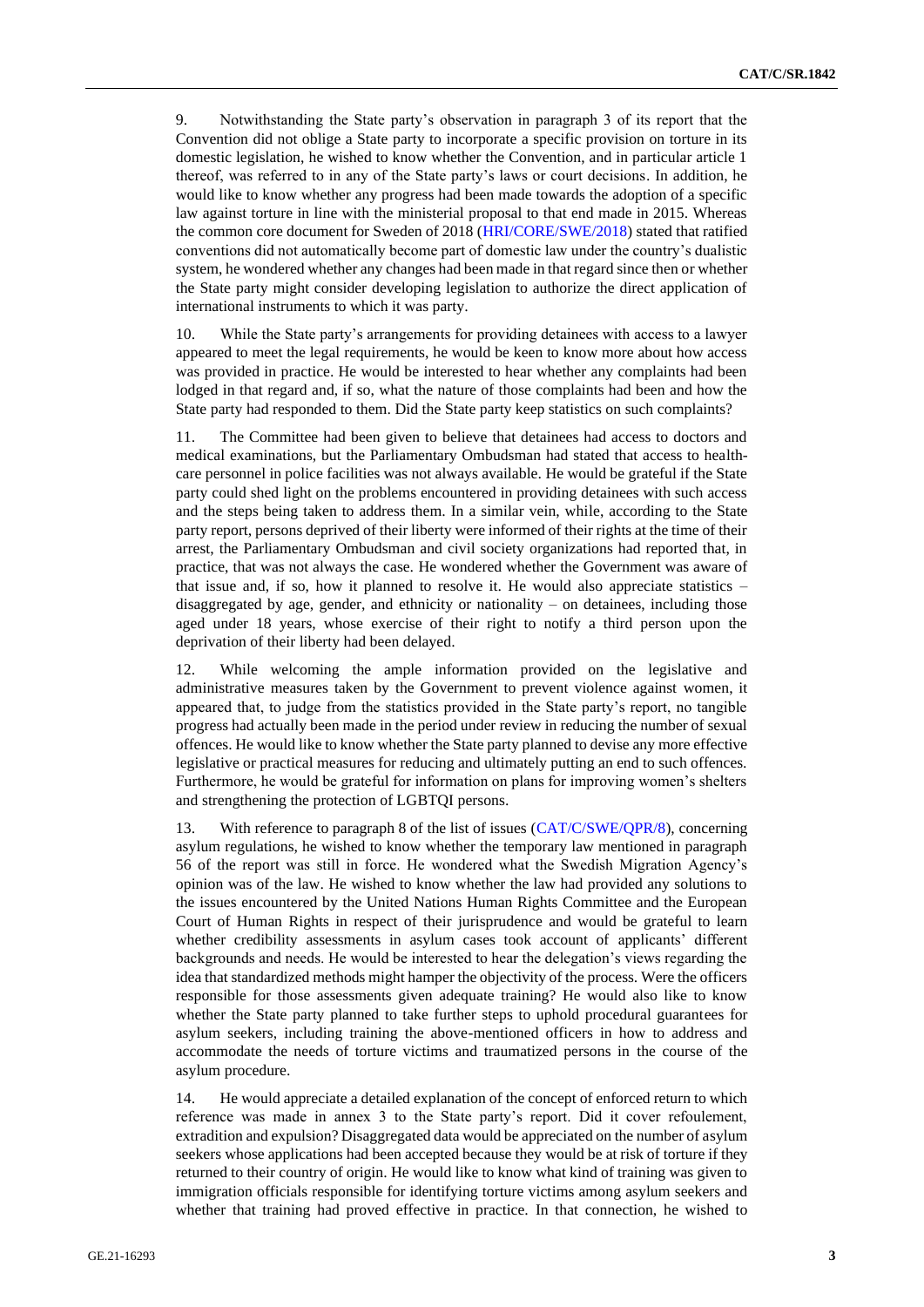acknowledge the State party's exemplary policy and practices for making certain that no one was extradited unless diplomatic assurances were given that there was no danger of that person being subjected to torture. Lastly, he would appreciate information on the number of applications submitted on behalf of torture victims for compensation, the number of cases in which compensation had been granted and the amounts awarded in each case, as requested in paragraph 27 of the list of issues.

15. **Mr. Vedel Kessing** (Country Rapporteur) congratulated the State party on its human rights record and the steps it had taken to eliminate torture. His first questions concerned what he regarded as eight priority areas. First, with regard to the treatment of persons in police custody, he would like to know how access to medical staff was guaranteed in practice, including in cases where the detainee was intoxicated, and whether the State party intended to strengthen its safeguards for ensuring access to medical care for people in police custody. Second, he would be grateful if the delegation could explain exactly what exceptions were made to the new time limits on pretrial detention and in what way those limits would help to reduce the number of persons being held in pretrial detention. Third, given the large number of persons who were kept in solitary confinement while in remand custody, he wished to know what steps had been taken to reduce the length of time spent in isolation at the pretrial stage and ensure that detainees had four hours of contact with other persons per day. Had the prison service developed a system to monitor the amount of time that detainees were kept in isolation? Was it true that new remand centres did not have any facilities where prisoners could meet? If so, had any action been considered to remedy that situation? If it was in fact the case that children were held in solitary confinement, he would like to know whether legislative steps were being taken to prohibit it. Fourth, the Committee wished to receive statistics on the frequency of the use of force in prisons and remand centres.

16. Fifth, it seemed that the number of patients, especially minors, in compulsory psychiatric care was rising. Reportedly, patients in psychiatric care were segregated from other patients for long periods of time and had no opportunity for daily outdoor exercise. He would like to know what steps were being taken to reduce the number of minors in compulsory psychiatric care and to keep their segregation and isolation to a minimum. What measures were in place to ensure that they could take daily outdoor exercise and were not subject to stronger coercive measures than those permitted by law?

17. Sixth, the Committee wished to know if the State party was considering taking measures to ensure that asylum seekers were detained only as a last resort for as short a period as possible and that they were not held in isolation. His seventh main area of concern was whether the State party was considering measures to end or limit the practice of holding minors in immigration detention centres.

18. Eighth, the Committee had received reports from the Swedish Children´s Welfare Foundation that some young people in residential homes were victims of violence at the hands of staff. The Committee wished to know if the Swedish authorities had conducted an independent, impartial investigation into the matter in accordance with article 12 of the Convention.

19. With regard to the prompt investigation of allegations of torture in accordance with articles 12 and 13 of the Convention, the Committee would appreciate updated statistics on complaints of torture or degrading treatment in police custody lodged with the Special Investigations Department since its creation in 2015. How many investigations had the Department carried out and what sanctions had been imposed on police officers found guilty of such crimes? As the Department relied on police officers from other units to conduct its investigations, he would appreciate information about the measures taken to guarantee its independence. He wished to know if any consideration had been given to establishing a separate police complaints mechanism that was not under the auspices of the police. The Committee would also appreciate information about any steps being taken to provide prisoners with a formal procedure for submitting written complaints of ill-treatment.

20. He wished to know if the State party had given effect to the recommendation made in the Committee's previous concluding observations [\(CAT/C/SWE/CO/6-7\)](http://undocs.org/en/CAT/C/SWE/CO/6-7) that law enforcement officials should receive training regarding the prohibition of torture and the State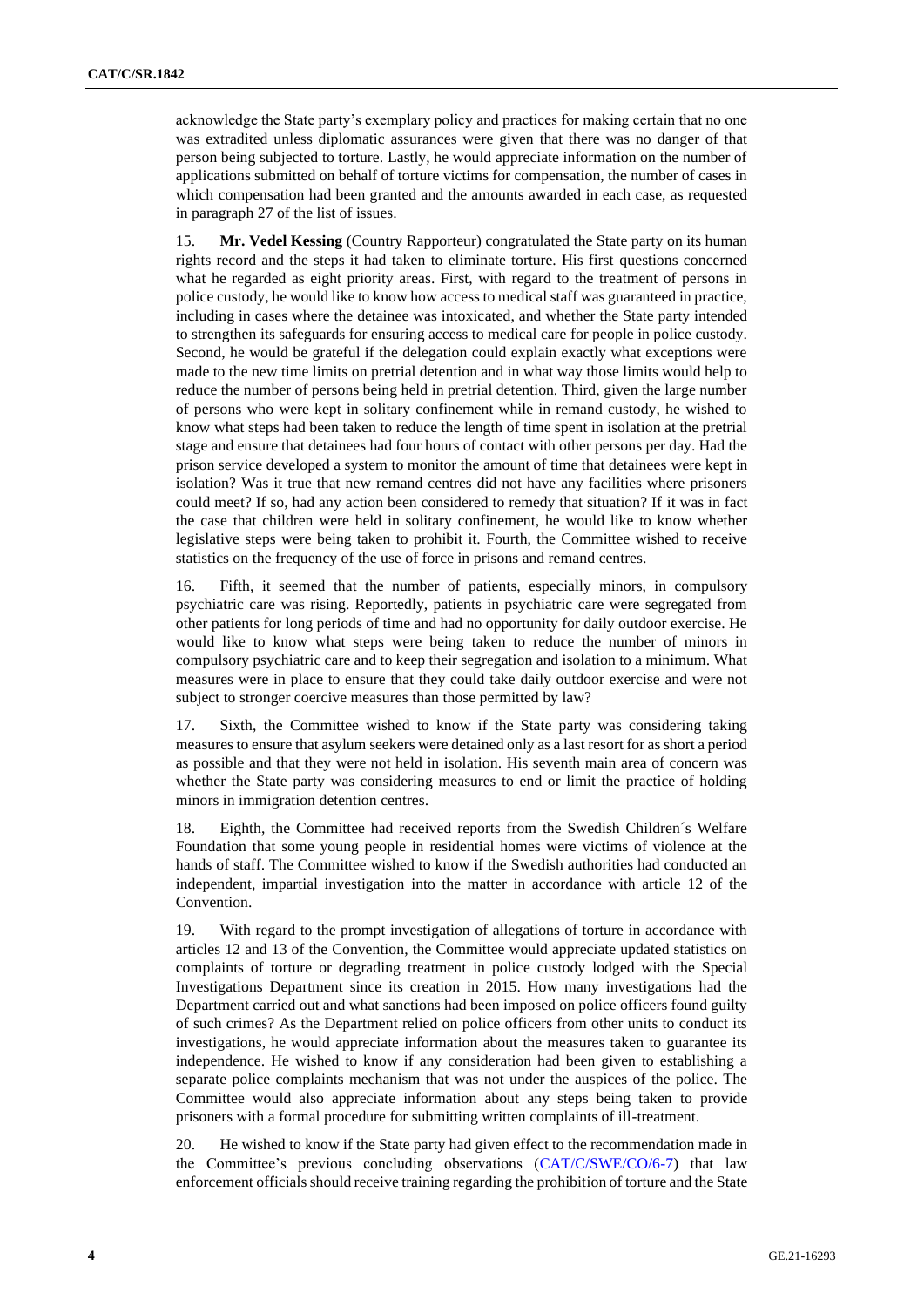party's obligations under the Convention. He wondered whether the Swedish police applied the Méndez Principles when questioning suspects.

21. He would like to know whether persons deprived of their liberty were routinely vaccinated against COVID-19 and what measures were in place in prisons to prepare for any future wave of the virus. It appeared that, although the new national human rights institution would have an independent board, it would report to the Government rather than to the parliament. The Committee was therefore curious to know how the institute's independence would be upheld.

22. **Mr. Rodríguez-Pinzón** said, with reference to the right to redress and compensation under article 14 of the Convention, that he wished to know why no disaggregated data had been supplied in the State party's report in response to the request made in paragraph 27 of the list of issues. Such data were crucial in determining whether article 14 was being fully implemented. He would appreciate data on how many civil proceedings had been brought for compensation for torture or ill-treatment, how many cases had been decided in favour of the victims and the amount of compensation awarded in those cases. He also wished to know how many cases had relied on the Tort Liability Act (1972:207), the Criminal Injuries Act (2014:322) or the Act concerning Damages for Deprivation of Liberty and other Coercive Measures (1998:714).

23. **Ms. Belmir**, referring to paragraph 12 of the Committee's concluding observations on the sixth and seventh periodic reports of Sweden [\(CAT/C/SWE/CO/6-7\)](http://undocs.org/en/CAT/C/SWE/CO/6-7), issued in 2014, said that the matter of unaccompanied minors remained unresolved. It also appeared that, in 2015, the Government had asked the European Commission to begin relocating asylum seekers. In the light of that change in the State party's asylum policy, she would appreciate more information on the risk that unaccompanied minors could become victims of trafficking for the purposes of sexual exploitation.

24. **Mr. Tuzmukhamedov** said that he hoped to receive detailed information on the training offered to the State party's civil and military law enforcement personnel who were being deployed to international operations, including those of the United Nations, the European Union and the Organization for Security and Cooperation in Europe.

25. **Mr. Liu** said that the State party might wish to use the cases outlined in paragraph 156 of its report as a basis for developing training materials for law enforcement officers on the prohibition against torture. In paragraph 84 of the report, the State party noted that the basic training course completed by Coast Guard officers covered the European Convention on Human Rights, but it was unclear whether the Convention against Torture was also included; if not, he wished to emphasize that it would be advisable to do so. Finally, he wished to know why all persons admitted to remand custody did not undergo a physical or mental examination immediately upon their admission.

26. **Mr. Touzé** said that the fact that people were not allowed to apply for asylum at diplomatic missions of Sweden outside of the country could, in practice, endanger prospective asylum seekers. Given that many other European countries allowed asylum applications to be lodged with their diplomatic missions abroad, he wished to know whether the Government was considering amending its legislation to render such applications permissible.

## *The meeting was suspended at 11.35 a.m. and resumed at 11.55 a.m.*

27. **Ms. Svensson** (Sweden) said that some of the requested statistical data would be provided the following day.

28. Turning to the subject of gender-based violence, she said that, in order to bolster the 10-year national strategy to prevent and combat violence against women, in June 2021 the Government had unveiled a package of 40 measures for the prevention of violence and for the support and protection of victims, including proposals for more severe criminal penalties for people who violently assaulted their partner or former partner. In addition, in July 2021, the Government had presented a bill to the parliament which would increase the penalties for gross violations of a woman's integrity and for breaches of non-contact orders. If the bill was passed, the amendments would enter into force on 1 January 2022.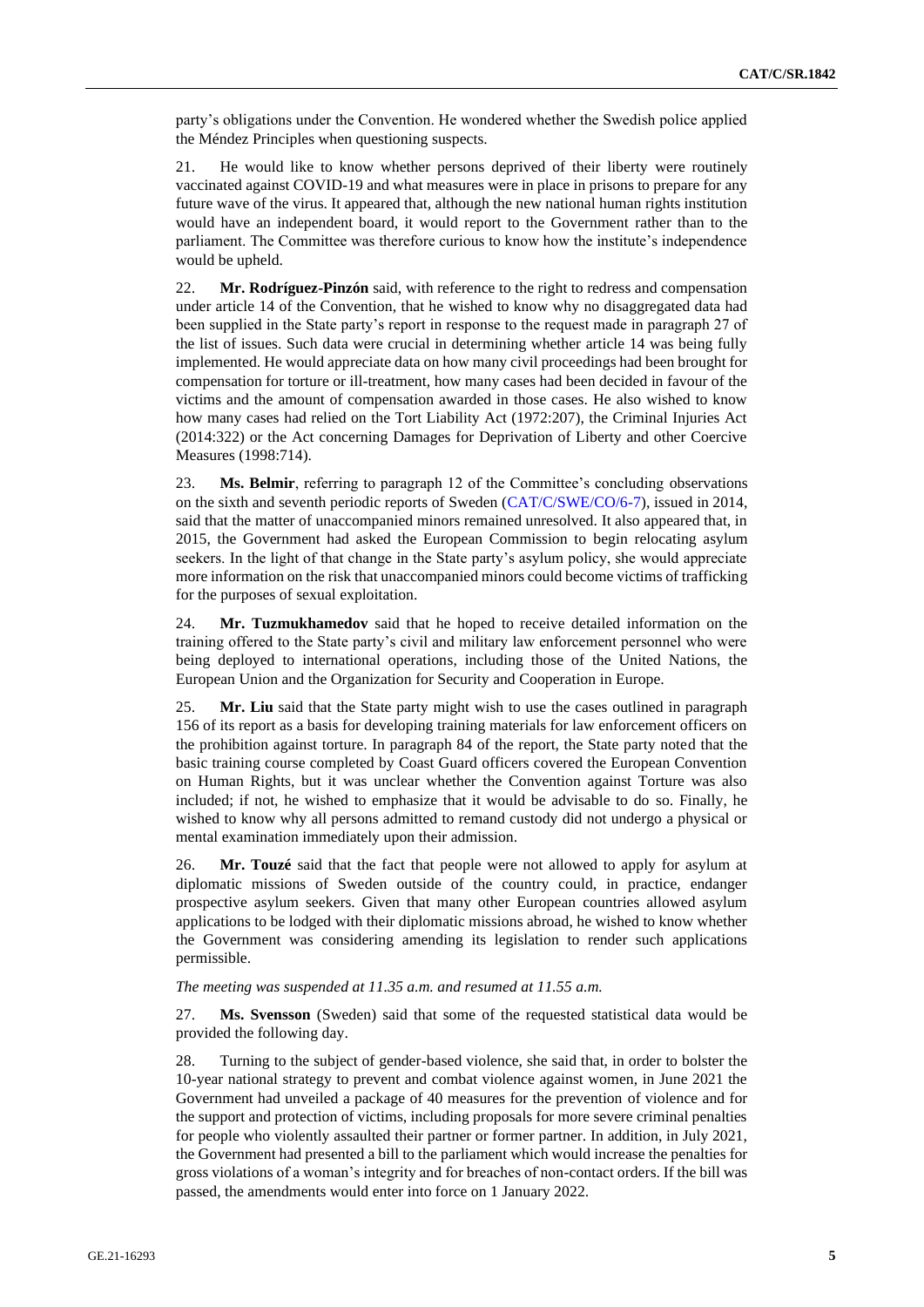29. **Ms. Eklund Rimsten** (Sweden) said that Sweden vehemently condemned torture, which was prohibited under both the country's Constitution and the European Convention on Human Rights. All acts of torture were covered by existing laws in Sweden, principally the provisions on gross assault and exceptionally gross assault. The Government was, however, as mentioned in the report, considering a proposal for a specific provision on torture. Moreover, the parliament had adopted amendments to existing laws that gave Swedish courts jurisdiction over any act of torture or attempted act of torture as defined in article 1 of the Convention against Torture. Those amendments would enter into force on 1 January 2022.

30. Acts that constituted torture fell under existing provisions of the Penal Code. For instance, a person who inflicted bodily injury, illness or pain on another person or rendered them helpless was guilty of assault and could be sentenced to up to 2 years' imprisonment. Where the act in question was life threatening or where the perpetrator inflicted severe bodily injury or serious illness or otherwise displayed particular ruthlessness or brutality, it could be deemed to constitute gross assault, which was subject to custodial sentences of from 1 year and 6 months to 6 years. If the act caused permanent bodily injury or exceptional suffering or if the perpetrator displayed exceptional ruthlessness, the offence could be classed as exceptionally gross assault, and the offender could be sentenced to between 5 and 10 years' imprisonment. In a similar vein, the Penal Code covered the crimes of rape and gross rape, which were subject to prison sentences of between 2 and 6 years and between 5 and 10 years, respectively. The crime of abduction was punishable by between 4 years' imprisonment and a life term. Lastly, the crime of unlawful deprivation of liberty was subject to prison sentences of between 1 year and 10 years; abuse of a position of trust by the perpetrator was considered an aggravating circumstance.

31. Since, under Swedish criminal law, statutes of limitation were governed by the maximum penalty for the offence in question, offences with the same maximum penalty had the same statute of limitations, but the statute of limitations had been abolished for very serious offences, such as murder, genocide, crimes against humanity and gross war crimes. Since most acts of torture fell within the definition of gross assault or exceptionally gross assault, they were subject to statutes of limitations of 10 and 15 years, respectively. The report on the Government's inquiry into statutes of limitations in a criminal law context would be published on 17 November 2021; that inquiry had included a review of offences for which the statute of limitations should be abolished.

32. **Ms. Bram** (Sweden) said that the Special Investigations Department was responsible for dealing with allegations of ill-treatment and excessive use of force by police officers and others. The numerous measures taken to ensure the Department's independence included the separation of information technology (IT) systems so that only the Department's employees could access its case files. In 2020, funding had been 37 per cent higher than in 2017, enabling the Department to enhance its surveillance operations and thereby improve its investigative work. The Department had also developed an extensive international cooperation network for knowledge exchanges. In October 2019, a joint network for internal criminal investigation organizations had been set up under the mandate of the European Union Agency for Law Enforcement Cooperation.

33. The Special Investigations Department was responsible for ensuring that persons who had been harmed by officers of the Swedish Police Authority received the assistance and support to which they were entitled. During 2020, the Department had embarked on an initiative aimed at determining whether its victim protection procedures needed to be strengthened and how to implement any necessary changes.

34. The Special Investigations Department had handled a total of 6,136 cases in 2020. The number of cases had risen by approximately 7 per cent since 2016; the main reason for that had been that the Police Authority staff had also increased by some 7 per cent in that period. Of the cases reported to the Department, 58 per cent dealt with misconduct, 13 per cent with violent offences, 8 per cent with other types of crimes and 4 per cent with harassment. In 2018–2020, of the 305 cases of misconduct reported to the Department, 60 had led to preliminary investigations, which had culminated in 2 convictions and 2 acquittals in the district courts; meanwhile, of the 94 cases of assault linked to arrests reported to the Department, 44 had led to preliminary investigations, culminating in 2 convictions and 1 acquittal in the district courts.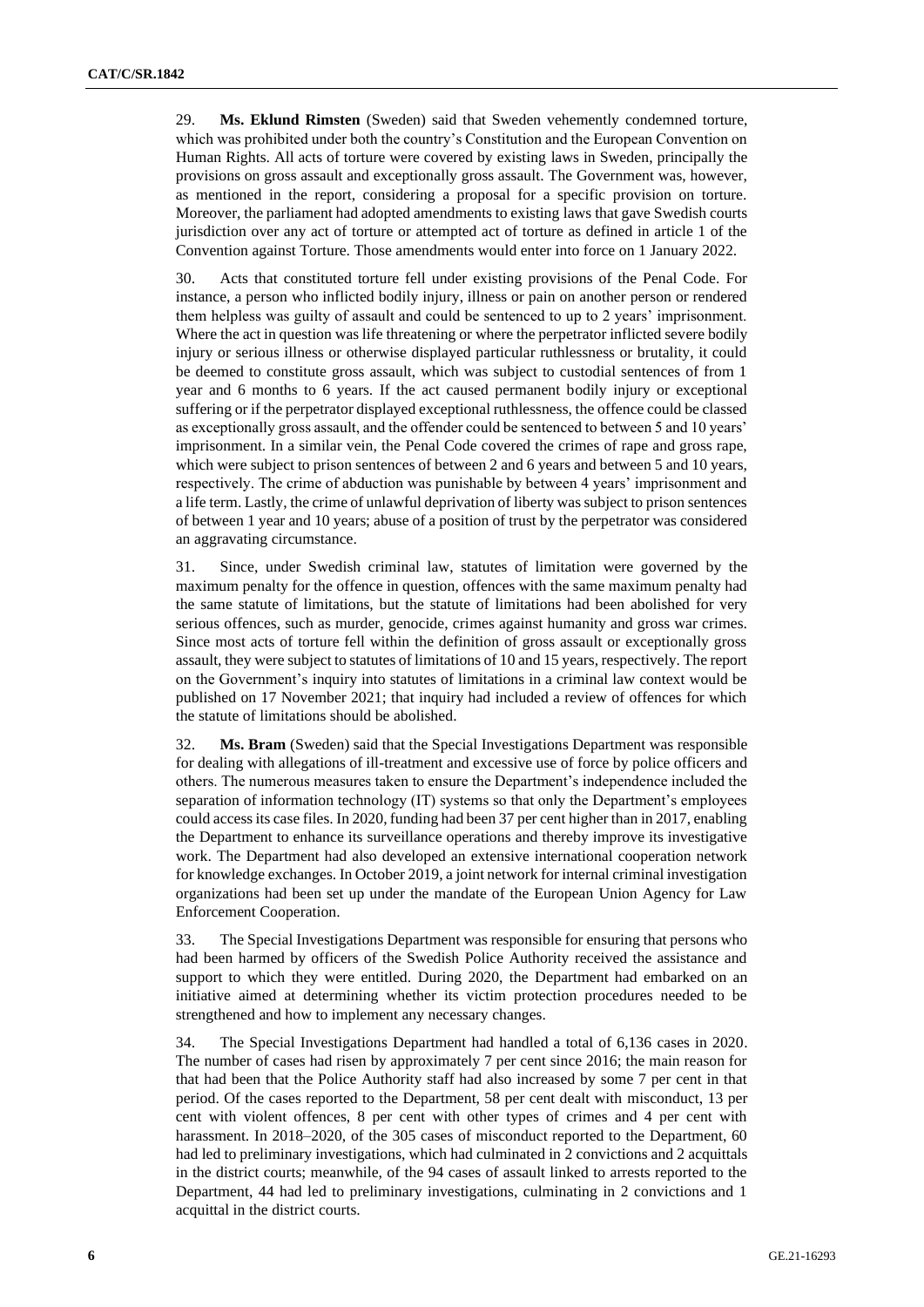35. **Mr. Viström** (Sweden) said that, as a result of the 2021 amendments to the laws governing pretrial detention, the courts were now responsible for deciding on the nature of any restrictions placed on persons in remand custody, and prosecutors were therefore required to justify each proposed restriction. Prosecutors also had to submit the schedule for preliminary investigations to the courts, which helped the courts to monitor those investigations and ensure that they were not unduly prolonged. It was now easier for the main hearing and the detention hearing to be held at the same time, which shortened periods of pretrial detention. The new time limits on pretrial detention could be exceeded only when a crime was particularly difficult to investigate, and there was therefore an incentive for law enforcement agencies to optimize their planning and use of resources. The time limits also provided greater certainty for detainees regarding their situation.

36. In Swedish courts, the main hearing, in which the parties presented all their arguments, was an oral proceeding, and the courts had to base their decisions on that material alone. Until the bill submitted to parliament in June 2021 on making greater use of the information obtained from documented interrogations held during preliminary investigations, that information had usually not been admitted as evidence. One reason why the bill had been submitted was that the number of major criminal cases had increased in Sweden in recent years, and such cases were often preceded by long, time-consuming preliminary investigations which, unfortunately, often led to similarly long periods of pretrial detention.

37. **Ms. Brodén** (Sweden) said that the Prosecution Authority and the Prison and Probation Service were working in closer cooperation in an effort to reduce the use of isolation cells during pretrial detention. Measures for this purpose would be finalized in late 2021, and the Prison and Probation Service was developing a digital system for measuring and monitoring the application of those measures. That system would become fully operational in 2022.

38. A tool was in use to plan out the activities and any periods of isolation for each inmate. For inmates under the age of 18, that planning tool specified any special needs in areas such as contact with parents or other caregivers, education, leisure activities and other forms of social contact. Young people also had access to educational opportunities and career advice.

39. The points raised by the Ombudsman regarding pretrial detention were being studied by the Government. While it was important for remand prisoners to be able to spend time with other people during the day, exceptions were sometimes necessary, for example, for security reasons. Inmates subject to isolation measures during pretrial detention were allowed to spend time outside their cell with other people and could take part in activities led by staff and civil society organizations.

40. **Ms. Roth Olanders** (Sweden) said that the temporary law on migration and asylum was no longer in force; instead, the 2005 Aliens Act had been amended, with the revised version entering into force in July 2021. The amendments were fully in line with international human rights obligations, and the principle of non-refoulement remained unchanged. Under the revised version of the Act, permanent residence permits could be granted only if the applicant had had a temporary residence permit for at least three years and met certain other requirements. The category of persons "otherwise in need of protection" had been expunged from the Aliens Act, and a strict maintenance requirement for family member immigration was applied as a general rule. Permits on humanitarian grounds would still be granted, and the provision for granting residence permits on the ground of exceptionally distressing circumstances remained in place. The former provision under which residence permits could be granted only if a decision to refuse the permit would be contrary to the obligations of Sweden under international law was no longer in effect.

41. **Ms. Brodén** (Sweden) said that restrictions had been applied in different ways during the different phases of the COVID-19 pandemic. In the beginning, all types of furloughs had been completely suspended for all prison inmates. However, visits by lawyers, representatives of government agencies and representatives of various faiths had continued to be allowed. Steps had been taken to alleviate the resulting hardships; for example, inmates had been allowed to make free or subsidized telephone calls and to have video calls with their children. The Prison and Probation Service health department had vaccinated approximately 5,000 clients, and vaccinations were ongoing. The department continued to offer self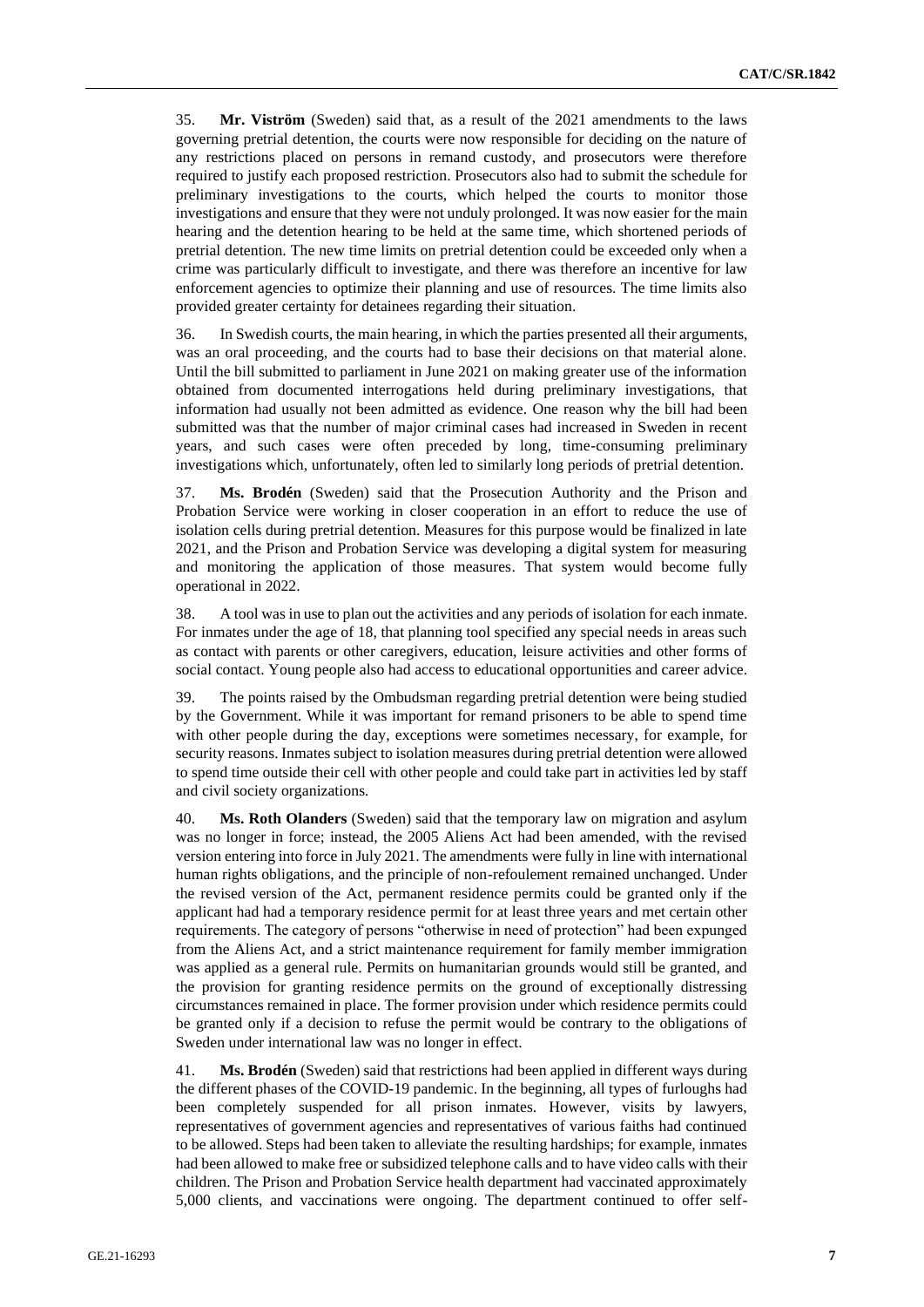administered tests to inmates and staff and had met with success in tracing infections. Preventive work, including tracing, continued, and all inmates would continue to be offered vaccines against COVID-19. Approximately 900 persons in the Prison and Probation Service had been infected with COVID-19, all of whom had recovered. The Service was now preparing for a full return to normal activities and had begun work on a plan for managing future outbreaks of infectious diseases.

42. **Ms. Larsson** (Sweden) said that, although efforts had been made to reduce the number of children in compulsory psychiatric care, the approximate number of children in such care had increased from 253 to 352 in 2016–2020. That increase could be linked to general population growth in Sweden or to improved reporting. Reliable sources for data comparisons were lacking, so it was difficult to draw reliable conclusions. In order to address that situation, in January 2020 the Government had commissioned the National Board of Health and Welfare to improve the quality of statistics on compulsory psychiatric care and forensic psychiatric care. The results would be reported back to the Government by the end of November 2022 at the latest. The increased number of children in compulsory psychiatric care was not necessarily a negative development; it could simply mean that compulsory psychiatric care was being made more readily available to children with a serious mental disorder. Sweden was highly committed to promoting mental health, improving the wellbeing of children and young people, and reducing the number of children in coercive care.

43. Government allocations for mental health treatment had more than doubled, from SKr 1 billion in 2016 to SKr 2.2 billion in 2021. In 2021, SKr 1.7 billion had been allocated for the implementation of an agreement on mental health with the Swedish Association of Local Authorities and Regions in order to improve its work under the national mental health plan. The agreement covered efforts to strengthen promotion and prevention measures, including suicide prevention; increase the accessibility and quality of mental health and social care; improve access to psychiatric trauma care; and develop and strengthen in-patient mental health care, including compulsory psychiatric care. The Government had commissioned the public health agency and the National Board of Health and Welfare to submit a proposal for a new mental health and suicide prevention strategy focused on children and young people. The results would be reported back to the Government by September 2023 at the latest.

44. The Government had recently launched a number of initiatives to improve the protection of human rights and reduce the use of coercive measures in connection with compulsory psychiatric care and in other settings. On 1 July 2020, legislative amendments had entered into force on the application of coercive measures to children under the age of 18 which severely limited the use of restraints, seclusion and other types of restrictions, and the maximum duration of the application of coercive measures had been considerably shortened. Furthermore, it was now necessary to notify the Health and Social Care Inspectorate if coercive measures had been repeatedly applied to a patient under the age of 18.

45. The Government had allocated SKr 100 million to the Swedish regions for implementation of the new legal framework. In 2021, a total of SKr 1.7 billion had been allocated under two agreements with the Swedish Association of Local Authorities and Regions for efforts to improve and develop compulsory mental health care and forensic care and to reduce the use of coercive and intrusive measures in psychiatric establishments.

46. On 10 June 2021, the Government had tasked the Health and Social Care Inspectorate with strengthening and developing supervision and follow-up of compulsory and forensic psychiatric care. Work would focus on improving reporting, record-keeping and data access for monitoring care providers' use of coercive measures and providing fuller information to patients about their care and how to submit complaints. The results would be reported to the Government by the end of March 2025 at the latest.

47. A national enquiry had been undertaken to review compulsory psychiatric care protocols and analyse possible regulatory amendments. The options to be reviewed included the possibility of appealing the application of coercive measures before administrative courts, extending the right to spend time outdoors daily to patients who were over the age of 18 and the incorporation of recommendations by international human rights bodies into Swedish law. The results would be reported to the Government by 1 July 2022 at the latest.